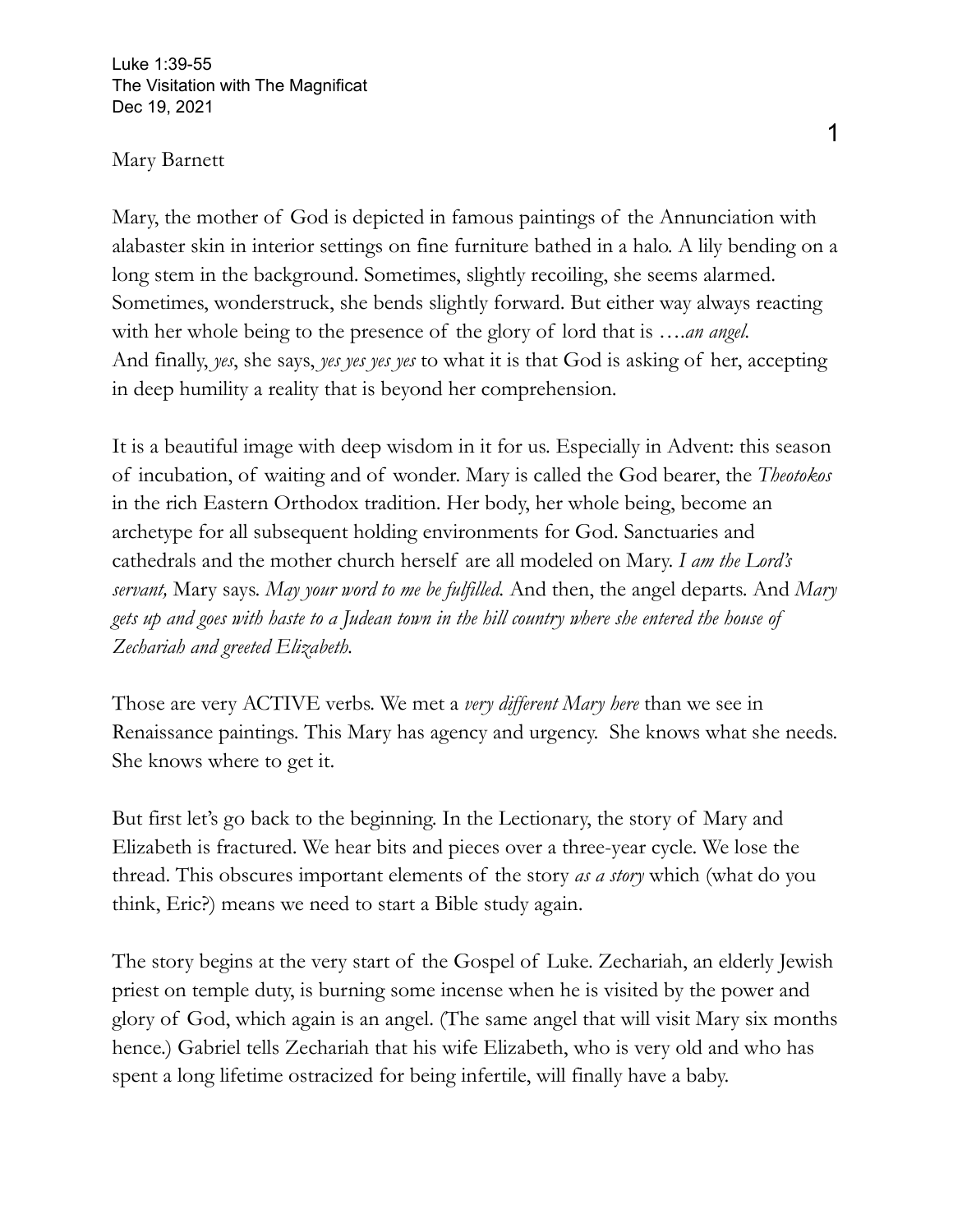Now it's helpful to remember that women without children were a cause of scorn in the ancient world. And infertility is often an unrecognized or misunderstood or obscured suffering in ours. There was zero understanding at the time that a man's infertility might be part of the problem.

Unsurprisingly, Zechariah finds it a bit difficult to believe that his elderly wife Elizabeth is finally going to have a baby. And God strikes him dumb for his lack of faith. He remains unable to speak for nine long months. The entire time Elizabeth is pregnant. Imagine! And yet what might God be asking him to make room for with this period of silence? Is there something unexpected that Zechariah might be called to give birth to?

In any case, because of Zechariah's silence, his formerly shunned and silenced wife gets to give a fine little speech explaining what happened to her stunned community. And then she retreats into a five-month confinement in the hills, cooped up in the house with a husband who does not talk to her the entire time And she's pregnant, at like what? 50, 60, 68, 80 ? What was *that* like?

Meanwhile Mary, Elizabeth's very young, very poor, very unwed cousin is visited by the same angel Gabriel who tells her she has been chosen to give birth to the son of God. Mary is alarmed, stunned, overwhelmed, but she says yes. And then what happens? The angel departs and Mary gets up, metaphorically pulls on her big-girl pants, straps on her walking sandals and takes a hike up into the hill country because she needs to talk to a friend. She needs to find and talk to her cousin Elizabeth about having a baby.

Imagine the determination, the long walk in the hot sun, the thirst. And when Mary finally gets there, Elizabeth's baby, who will become John the Baptist, leaps in her womb, because he *and* his mother ALREADY both recognize the God in Mary. And this, *this* is what allows Mary to own this good news and to open her mouth and *sing* about it to the whole world.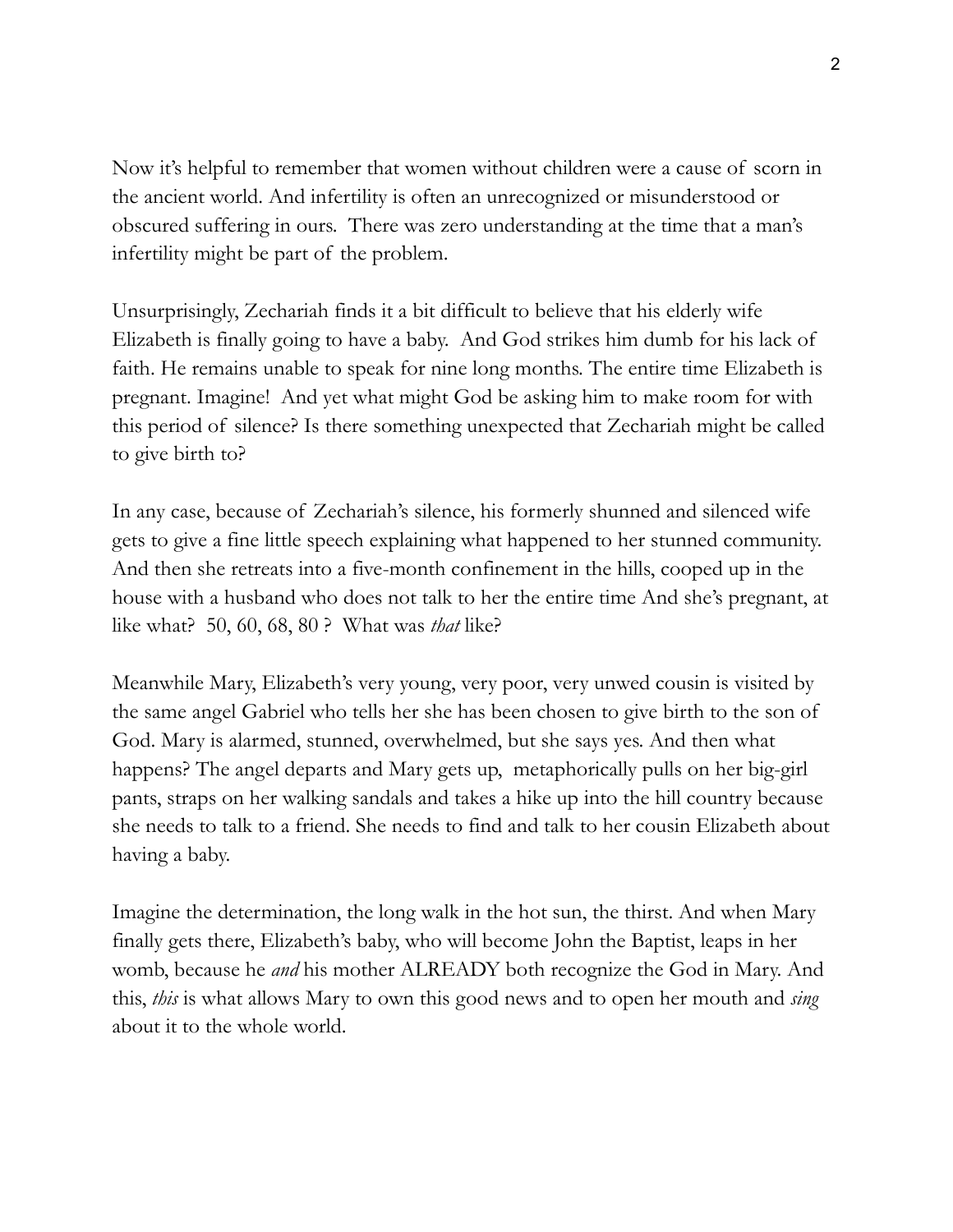And so, Mary stays for three whole months. She must have liked it there. Mary stays and no doubt helps deliver Elizabeth's baby. And then Mary gets up and walks back down the long road to the town of Nazareth, perhaps more ready to explain her condition to her community.

Why is it so hard for us today and during the long history of religion to stay with these women in these crisis moments, to see BOTH their vulnerability and their agency? To come alongside these two women whose bodies are already full of God, of the Good News, *and they know it.*

I want to give them our full attention

As we slowly adapt our prayer book to better reflect our understanding that God is not a controlling man or really big woman in the sky, we want to bring forward the voices that have been obscured: women active in leadership roles the early church, the female mystics of medieval times, the humanity and mystery of Mary, the heights and width and breadth of a God beyond gender. These are resources already available to us.

And I wonder: Have you ever felt invisible? Felt overlooked because you made people uncomfortable? (Haven't most of us had this experience in one situation or another?) Have you been discounted because you don't have children? Or only valued because you do? Have you felt ignored because you are older or younger than people expected? Or because you struggle with your health, your weight, your height, or your pocketbook? Have you been talked down to or avoided because you are a person of color or been seen as a stereotype?

In the Catholic tradition, Mary is revered but often rendered passive or onedimensionally sanctified. Then, in response, she is often erased altogether in the